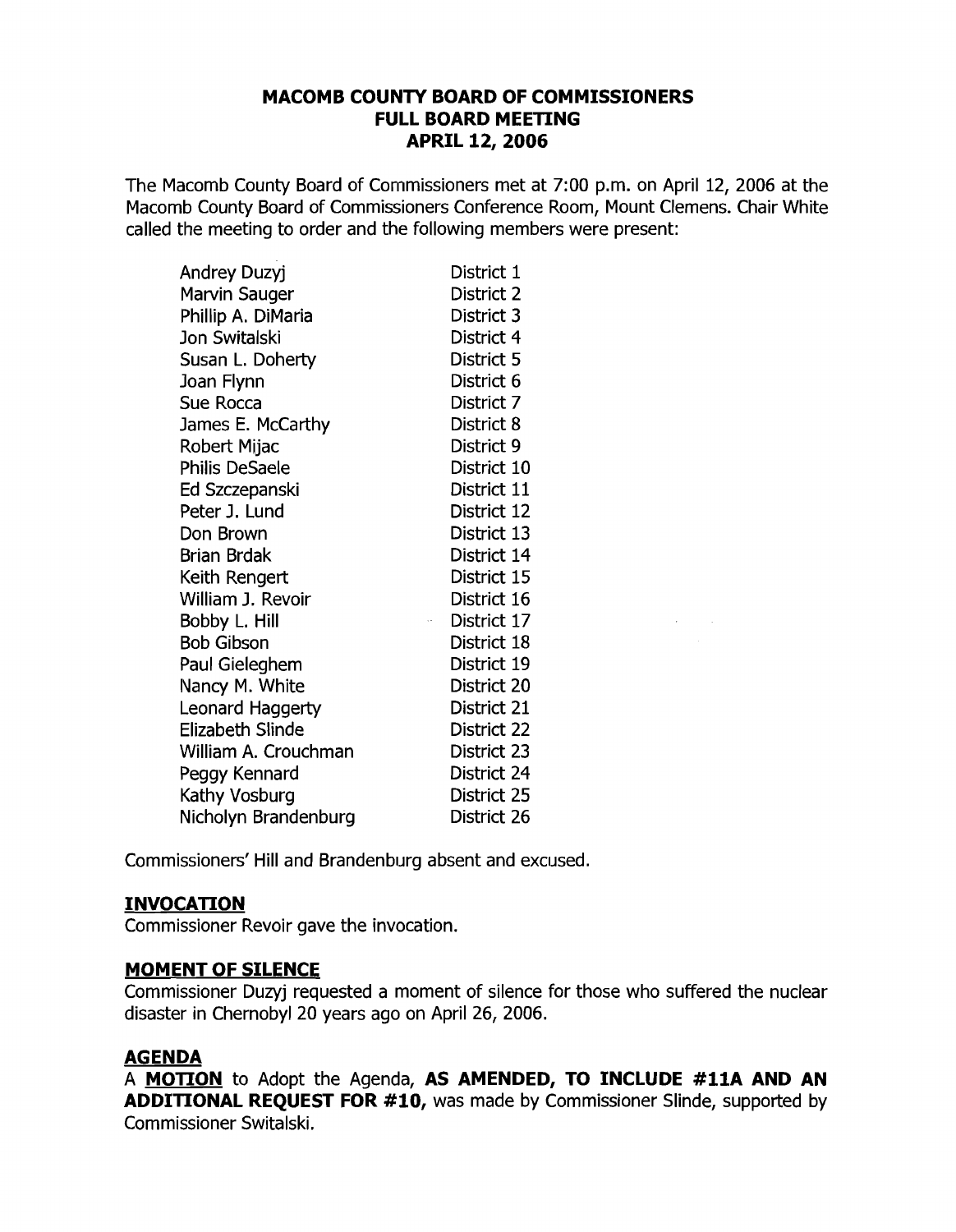Commissioner Brdak asked to add Resolution Commemorating the Opening of the new Downriver Community Services Center in New Haven. There were **NO** objections.

Commissioner Doherty asked to add Resolution to Honor the Charitable work of Michael Krolowski to help organize donations and care packages for the needy around the world. There were NO objections. (add DiMaria, Duzyj and Slinde)

Commissioner Brown asked to add Resolution for Eagle Scout. (no name placed on record) There were **NO** objections.

## **THE AGENDA AS AMENDED CARRIED.**

## **MINUTES**

A **MOTION** to approve the minutes dated March 23, 2006 was made by Commissioner Duzyj, supported by Commissioner Slinde, and the **MOTION CARRIED.** 

## **PUBLIC PARTICIPATION**

## **Patricia Bill, 29488 Red Oak Drive, Warren**

Requests the board support her on the appointment to the Community Mental Health Board.

**Fred Capoferi, 11175Erdman, Sterling Heights Leslie Salvani, 45199 Cass, Utica Katherine Young, 70 Lafayette Bob Miglecki, 32625Seven Mile, Livonia Owen (inaudible), President & CEO, Macomb Family Servies Kim Rocca, Creative Lifestyles Mike, Group Home Resident for 13 years, Warren Kristen, Program Supervisor, Integrated Living Dan Grobbel, President NationalAlliance for the Mentally III in Macomb County Carl Etue, 38871 Red Oaks Drive, Clinton Township Karen Harris, Director, IntegratedLiving, 42452 Hayes, Suite 2A, Clinton Township Larry Maniaci, 15878 Kingston, Fraser, President and CEO Homes of Opportunity** 

All spoke of the concerns regarding the Living Wage.

## **Don Lobsinger, St. Clair Shores**

Reiterated his opinion on the Ombudsman position.

## **Gary Morgan, 860 Ironwood, Rochester, Executive Directorofthe Clinton River Watershed Council**

Spoke in support of the Environmental Prosecutor Position in Macomb County. Stated that Mr. Mark Richardson does a wonderful job and sad to hear of his reassignment. He has served Macomb County in this position in an exemplary manner.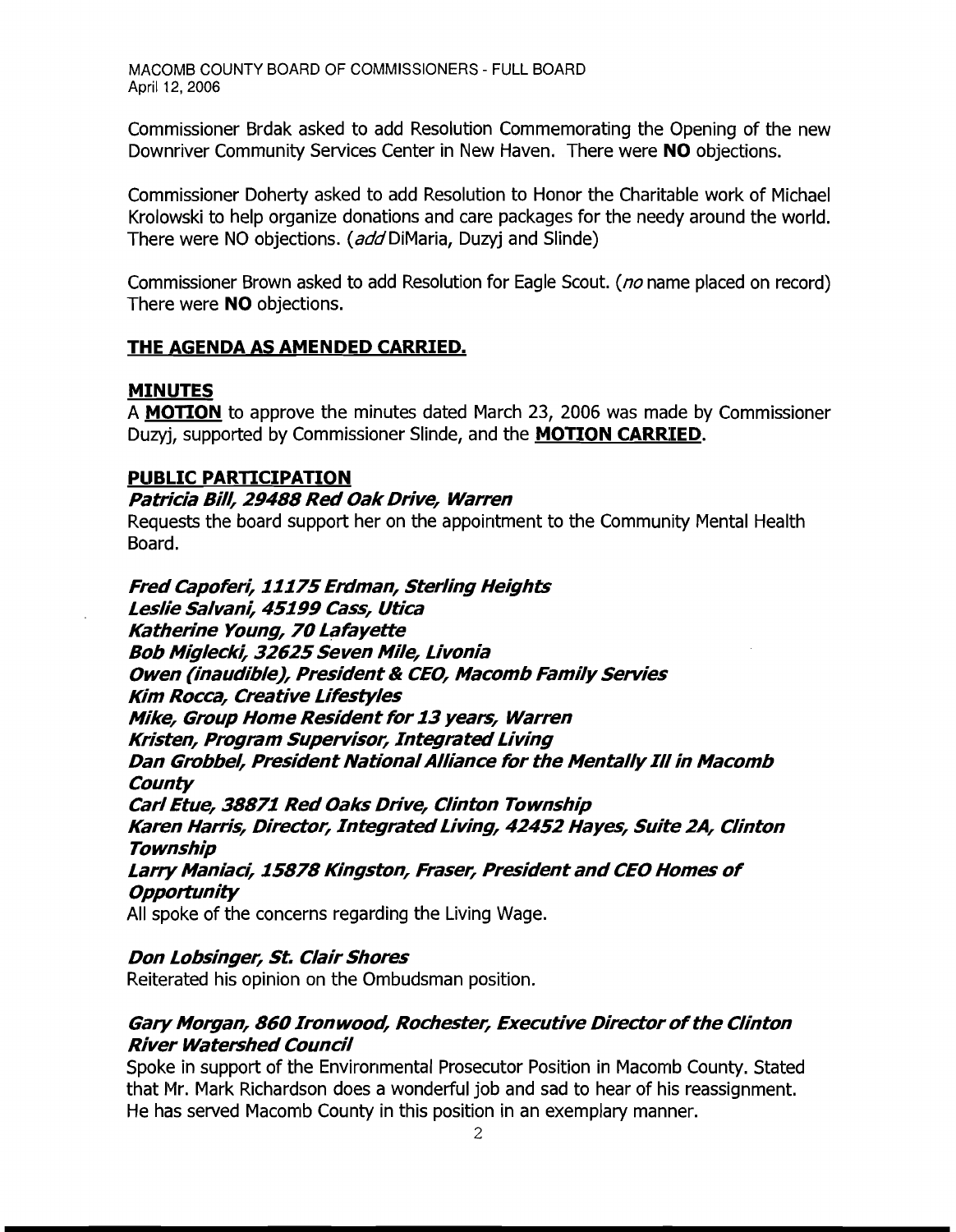## Angela Willis, Director, Macomb County Senior Citizen Services

Thanked Phil Frame for all the media coverage on the Medicare sign up and Outreach Programs. Also thanked Commissioners' Doherty and Flynn

## CCMMITTEE REPORTS **BUDGET COMMITTEE - March 29, 2006**

The Clerk read the recommendations from the Budget Committee and a **MOTION** was made by Chairperson Crouchman, supported by Vice-Chairperson Revoir, to adopt the committee recommendations.

Commissioner Doherty asked all NO votes be recorded from Committee with the exception of Commissioner Vosburg. (No Duzyj, McCarthy, Sauger, Slinde)

1. REDUCE THE 2006 GENERAL FUND PUBLIC INFORMATION APPROPRIATION FROM \$34,000 TO \$10,000; A \$24,000 REDUCTION TO THE 2006 BUDGET.

# THE MOTION CARRIED.

# JUSTICE AND PUBLIC SAFETY COMMITTEE - April 3, 2006

The Clerk read the recommendations from the Justice and Public Safety Committee and a MOTION was made by Chairperson Rengert, supported by Vice-Chairperson Brdak, to adopt the committee recommendations.

- 1. APPROVE TO PURCHASE A 2006 FOUNTAIN PATROL BOAT WITH MOTORS, TRAILERS, AND ASSOCIATED EQUIPMENT FOR THE SHERIFF'S DEPARTMENT. TOTAL COST NOT TO EXCEED \$103,664. FUNDING FOR THIS PURCHASE WILL COME FROM THE 2005 HOMELAND SECURITY GRANT PROGRAM.
- 2. APPROVE THE STATE OF MICHIGAN 2004 HOMELAND SECURITY GRANT PROGRAM GRANT AGREEMENT IN THE AMOUNT OF \$22,000 AS RECOMMENDED BY THE DIRECTOR OF EMERGENCY MANAGEMENT AND COMMUNICATIONS.
- 3. APPROVE THE REVISIONS TO THE MACOMB COUNTY PUBLIC SAFETY COMMUNICATIONS SYSTEM MEMBERSHIP AGREEMENT AS RECOMMENDED BY THE COMMUNICATIONS TASK FORCE COMMITTEE.
- 4. APPROVE AN EMERGENCY MANAGEMENT AGREEMENT BETWEEN THE CITY OF RICHMOND AND MACOMB COUNTY FOR EMERGENCY MANAGEMENT RELATED ACTIVITIES.
- 5. AUTHORIZE MACOMB COUNTY COMMUNITY CORRECTIONS TO APPLY FOR CONT[NUATION GRANT FUNDING FROM THE MICHIGAN DEPARTMENT OF CORRECTIONS/OFFICE OF COMMUNITY CORRECTIONS TO MAINTAIN STAFF AND PROGRAM OPERATIONS FOR FY 2007. THE GRANT REQUEST IS SLIGHTLY MORE THAN \$2,000,000. THE ANNUAL GRANT FROM THE MICHIGAN DEPARTMENT OF CORRECTIONS/OFFICE OF COMMUNITY CORRECTIONS IS ENTIRELY STATE-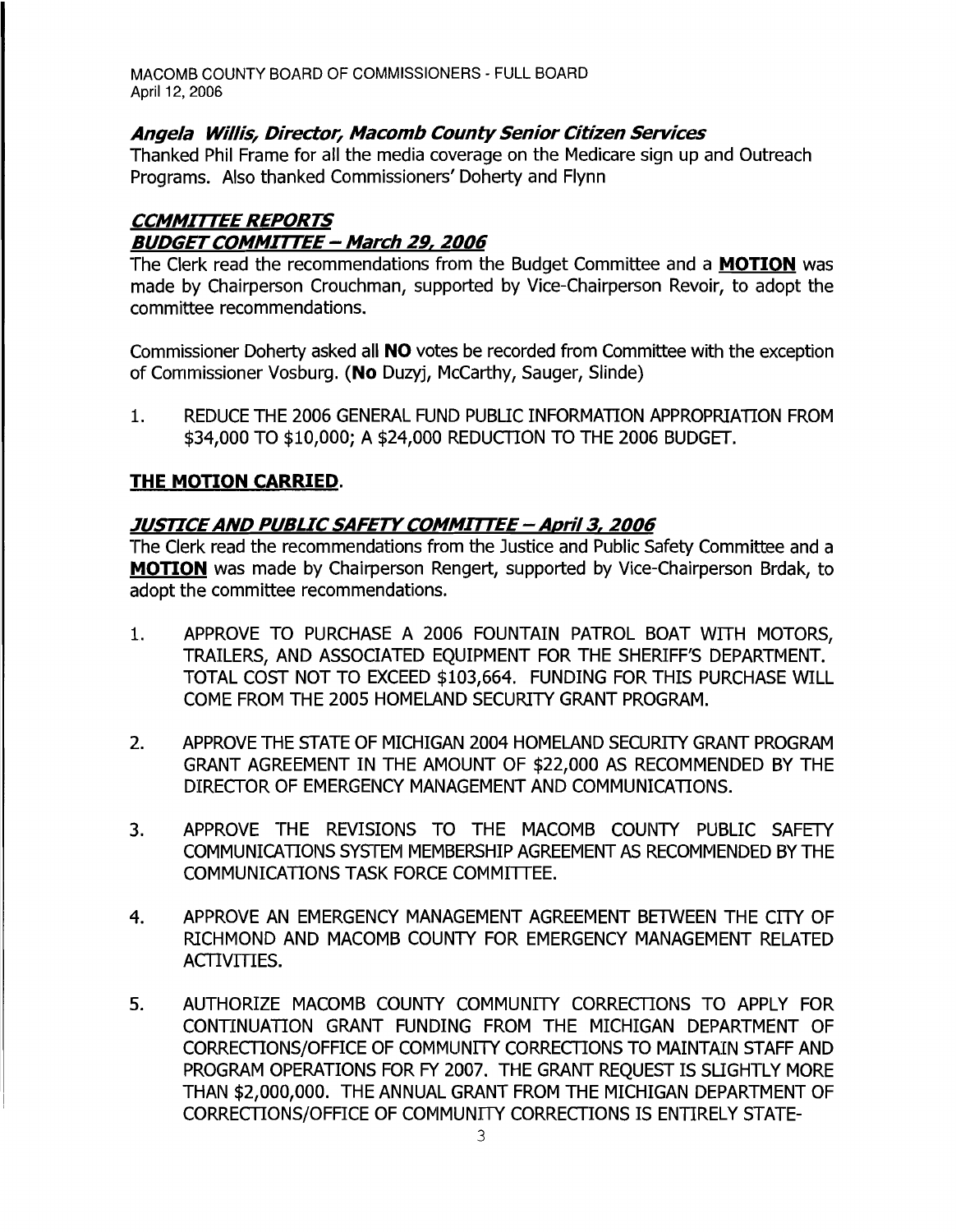FUNDED AND REQUIRES NO LOCAL MATCH FUNDS.

## **THE MOTION CARRIED.**

## *LEGISLArIVEAND ADMINISTRATIVE SERVICES COMMITTEE* **-** *April***3,** *2006*

The Clerk read the recommendation from the Legislative and Administrative Services Committee and a **MOTION** was made by Chairperson Lund, supported by Vice-Chairperson Switalski, to adopt the committee recommendation.

1. APPROVE THE FOLLOWING MISCELLANEOUS DEPARTMENT REQUESTS:

TWO STANDARD DELL DESKTOP COMPUTERS WITH DVD BURNERS, TWO SETS OF SPEAKERS, TWO MS OFFICE PROFESSIONAL 2003 liCENSES, TWO GROUPWISE 6.5 LICENSES, TWO PAINT SHOP PRO-X LICENSES, ONE ADOBE PROFESSIONAL 7.0 LICENSE, ONE HP LASERJET 4250TN PRINTER AND ONE HP DESKJET 5650 COLOR INKJET PRINTER FOR THE OFFICE OF PUBLIC AFFAIRS AT A COST NOT TO EXCEED \$5,476.02; FUNDING IS AVAILABLE IN THE INFORMATION TECHNOLOGY CAPITAL EQUIPMENT FUND;

ONE LEICA IMAGE ANALYSIS USER LICENSE FOR THE PLANNING AND ECONOMIC DEVELOPMENT DEPARTMENT AT A COST NOT TO EXCEED \$3,385.00; FUNDING IS AVAILABLE IN THE PLANNING SPECIAL AERIAL PHOTOS - DATA PROCESSING SUPPLIES FUND, AND ANNUAL MAINTENANCE COST OF \$525; FUNDING IS AVAILABLE IN THE EQUIPMENT MAINTENANCE AGREEMENT FUND;

ONE COMPUTER PROJECTOR FOR THE PUBLIC HEALTH DEPARTMENT AT A COST NOT TO EXCEED \$1,319.67; FUNDING IS AVAILABLE IN THE ENVIRONMENTAL HEALTH EQUIPMENT FUND;

ONE HP COLOR LASERJET PRINTER AND ONE SHEET PAPER FEED FOR THE PUBLIC WORKS DEPARTMENT AT A COST NOT TO EXCEED \$2,294.53; FUNDING IS AVAILABLE IN THE INFORMATION TECHNOLOGY CAPITAL EQUIPMENT FUND; AND

ONE COLOR PHOTO PRINTER FOR THE SHERIFF'S OFFICE AT A COST NOT TO EXCEED \$1,077; FUNDING IS AVAILABLE IN THE INFORMATION TECHNOLOGY CAPITAL EQUIPMENT FUND.

## **THE MOTION CARRIED.**

## *OPERA TIONAL SERVICES COMMITTEE* **-** April4, *2006*

The Clerk read the recommendations from the Operational Services Committee and a **MOTION** was made by Vice-Chairperson Kennard, supported by Commissioner Brandenburg, to adopt the committee recommendations.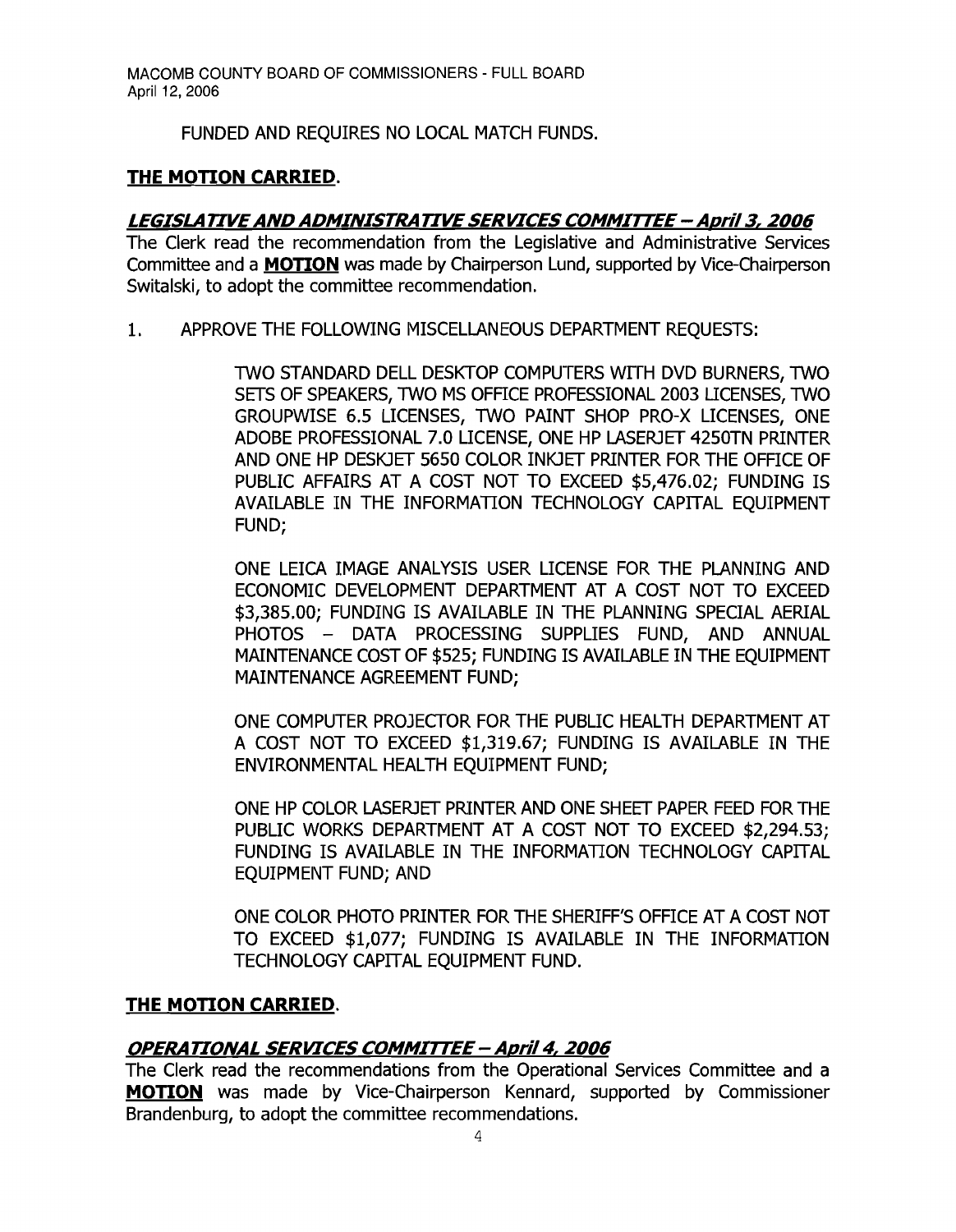#### 1. AUTHORIZE PAYMENT FOR THE WORK PERFORMED AS FOLLOWS:

MARTHA T. BERRY EDMUND LONDON & ASSOC. \$ 6,803.33 MARTHA T. BERRY ELLISDON MICHIGAN 192,689.37 HALL ROAD WAREHOUSE WAKELY ASSOC. 10,800.00

FURTHER, FUNDS ARE AVAILABLE IN THE CAPITAL BUDGET.

2. APPROVE THE FOLLOWING VEHICLE PURCHASES:

ONE 2006 FORD EXPEDITION FOR ASSIGNMENT TO THE SHERIFF DEPARTMENT TO THE LOWEST RESPONSIBLE BIDDER, SIGNATURE FORD, PERRY, MICHIGAN, IN THE AMOUNT OF \$25,359 AND

ONE 2006 FORD E350 CLUB WAGON FOR ASSIGNMENT TO THE SHERIFF DEPARTMENT TO THE LOWEST RESPONSIBLE BIDDER, VARSITY FORD, ANN ARBOR, MICHIGAN, IN THE AMOUNT OF \$18,145;

FUNDS FOR THESE PURCHASES AS WELL AS THE VEHICLE OPERATING EXPENSES ARE AVAILABLE FROM THE CORRECTIONS TRAINING FUND (AT NO COST TO THE GENERAL FUND)

3. CONCUR WITH THE PURCHASING MANAGER AND AWARD THE COUNTY TRAVEL SERVICES CONTRACT TO THE LOWEST BIDDER, BOB NEUGEBAUER TRAVEL FOR ONE YEAR WITH TWO ADDITIONAL RENEWALS OF 12 MONTHS EACH UPON AGREEMENT OF BOTH PARTIES.

#### **THE MOTION CARRIED**

## **PLANNINGAND ECONOMICDEVELOPMENTCOMMITTEE - Aori/4, 2006**

The Clerk read the recommendations from the Planning and Economic Development Committee and a **MOTION** was made by Chairperson Vosburg, supported by Vice-Chair Duzyj, to adopt the committee recommendations.

- 1. AUTHORIZE THE ACCEPTANCE OF THE \$200,000 ENVIRONMENTAL PROTECTION AGENCY BROWNFIELD ASSESSMENT GRANT AND AUTHORIZE BOARD CHAIR NANCY WHITE TO SIGN THE GRANT AGREEMENT.
- 2. AUTHORIZE THE MACOMB COUNTY DEPARTMENT OF PLANNING AND ECONOMIC DEVELOPMENT TO CONTINUE THE SMALL BUSINESS & TECHNOLOGY DEVELOPMENT CENTER PROGRAM AND RENEW THE AGREEMENT WITH THE MICHIGAN SMALL BUSINESS DEVELOPMENT CENTER AT GRAND VALLEY STATE UNIVERSITY FOR THE PURPOSE OF CONTINUING TO PROVIDE BUSINESS ASSISTANCE SERVICES TO MACOMB COUNTY COMPANIES AND RESIDENTS.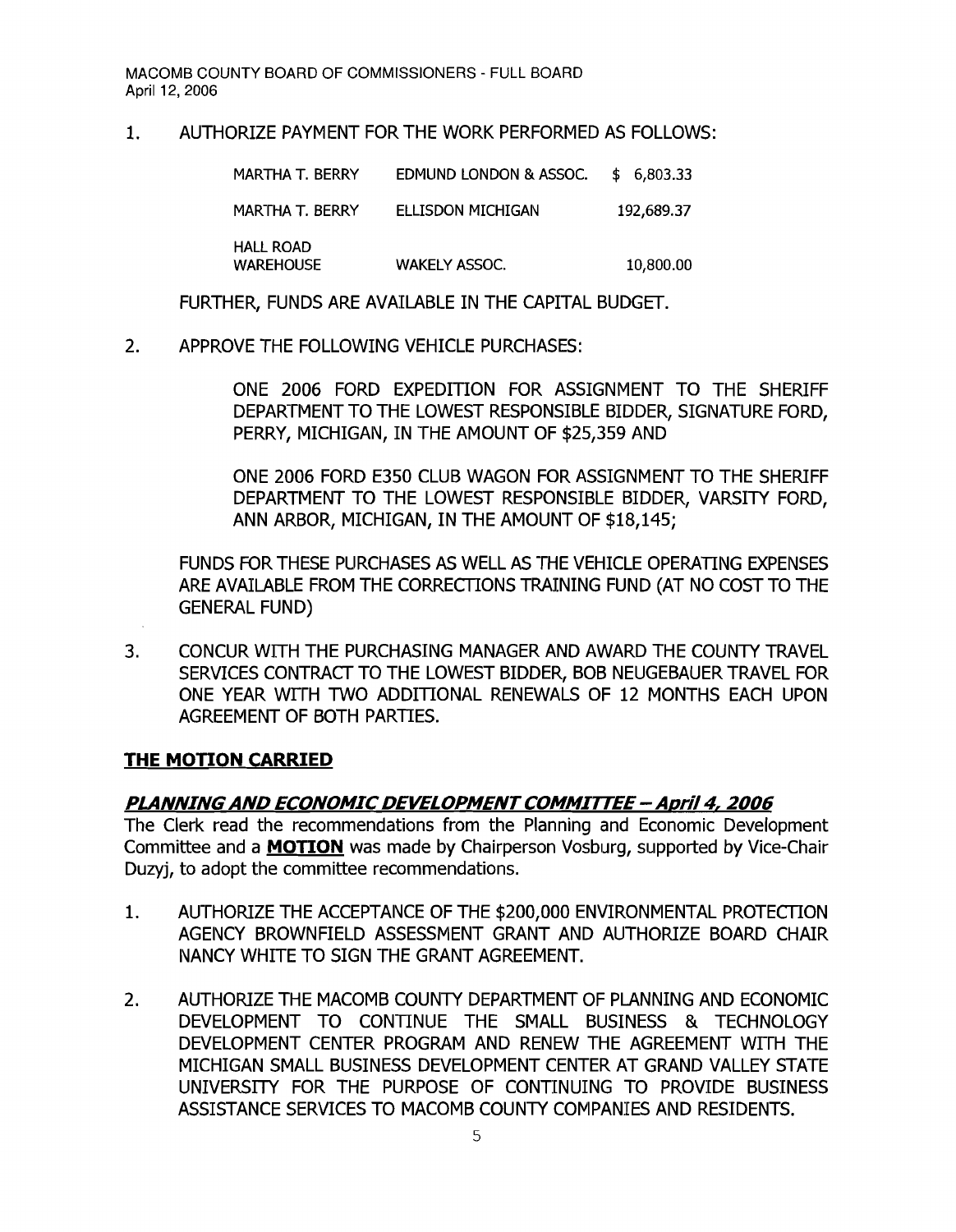3. APPROVE THE 2006 ANNUAL REPORT (WITH SUGGESTED CHANGES MADE AT THE PLANNING AND ECONOMIC DEVELOPMENT COMMITTEE MEETING OF 4/4/06) AND AWARD THE PRINTING TO TWEEDLE LITHO COMPANY AT \$87,175 AND THE MAILING TO AMERICAN MAILERS AT \$62,093.97.

## **THE MOTION CARRIED.**

#### **COMMUNITY SERVICES COMMITTEE - April 5, 2006**

The Clerk read the recommendations from the Community Services Committee and a **MOTION** was made by Chairperson Doherty, supported by Vice-Chairperson DeSaele, to adopt the committee recommendations.

- 1. AUTHORIZE MACOMB COUNTY COMMUNITY SERVICES AGENCY TO SUBMIT THE LOW INCOME HOME ENERGY ASSISTANCE PROGRAM (LIHEAP) GRANT APPLICATION FOR 2006-07.
- 2. AUTHORIZE THE MACOMB COUNTY COMMUNITY SERVICES AGENCY TO SUBMIT THE WEATHERIZATION ASSISTANCE PROGRAM LOCAL SERVICE PLAN FOR PY06.

## **THE MOTION CARRIED.**

#### **SENIOR CITIZENS COMMITTEE - AprilS, 2006**

The Clerk read the recommendation from the Senior Citizens Committee and a **MOTION**  was made by Chairperson Gibson, supported by Commissioner Brown, to adopt the committee recommendation.

1. ACCEPT PAYMENT IN THE AMOUNT OF \$439.50 FROM RMS COMMUNICATIONS GROUP FROM 911 CELL PHONE BUY-BACK PROGRAM. MONEY WILL BE USED TO PURCHASE TELEPHONE HEADSETS FOR STAFF WHO ANSWER A HIGH VOLUME OF CALLS REGARDING MEDICARE AND SENIOR PROGRAMS.

#### **THE MOTION CARRIED.**

## **PERSONNEL COMMITTEE -** *April10,* **2006**

The Clerk read the recommendation from the Personnel Committee and a **MOTION** was made by Chairperson Mijac, supported by Vice-Chairperson Crouchman, to adopt the committee recommendation.

1. APPROVE A SALARY ADJUSTMENT FOR THE POSITION OF JUDICIAL SERVICE OFFICER/ATTORNEY IN THE OFFICE OF FR[END OF THE COURT.

## **THE MOTION CARRIED.**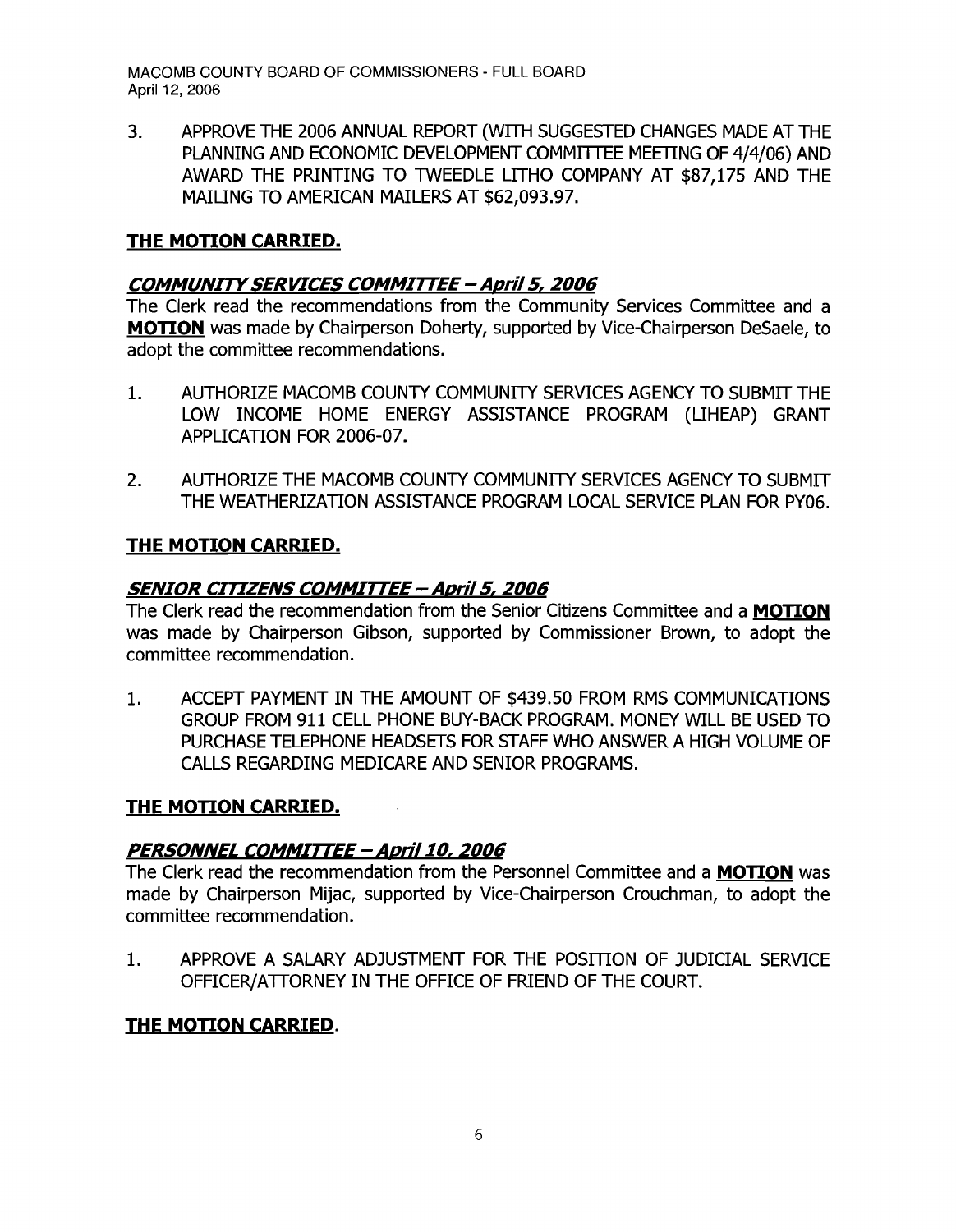#### **BUDGET COMMITTEE - April 11, 2006**

The Clerk read the recommendations from the Budget Committee and a **MOTION** was made by Chairperson Crouchman, supported by Vice-Chairperson Revoir, to adopt the committee recommendations.

Record Commissioner Doherty's **NO** vote 1 a) and 1 b). Record Commissioner Doherty's **NO** vote on Motion #2. Record Commissioner Doherty's **NO** vote on Motion # 8. Commissioner Duzyj asked his **NO** vote be carried over from committee on Ib). There were **NO** objections.

Commissioner Szczepanski asked to separate Motion #2. There were **NO** objections.

Commissioners' Sauger and McCarthy asked their abstention votes be recorded from committee on Motion #9. There were **NO** objections.

Commissioner Flynn will be voting **YES** on Motion #9.

Commissioner Revoir asked to separate Motion #6. There were **NO** objections.

A vote was taken on the following:

- 1. APPROVE THE FOLLOWING:
	- a) HIRING OF TWO SUMMER INTERNS TO WORK FOR INFORMATION TECHNOLOGY DURING THE SUMMER OF 2006 AT A COST NOT TO EXCEED \$6,375. FUNDING IS AVAILABLE IN TH E CONTINGENCY ACCOUNT;
	- b) HIRING OF THREE SUMMER INTERNS TO WORK FOR THE COUNTY CLERK AND THREE SUMMER INTERNS TO WORK FOR THE REGISTER OF DEEDS AT A COST NOT TO EXCEED \$13,608. FUNDING IS AVAILABLE IN THE CONTINGENCY ACCOUNT; AND
	- c) ELIMINATION OF ONE FULL-TIME ANALYST/PROGRAMMER POSITION VACANCY AND TRANSFER THE ASSOCIATED BUDGET DOLLARS TO CONTRACTED SERVICES IN THE INFORMATION TECHNOLOGY BUDGET. THE SUM TO BE TRANSFERRED IS \$94,530 (SALARY AND BENEFITS) AND THE NET IMPACT TO THE INFORMATION TECHNOLOGY BUDGET IS ZERO DOLLARS.
- 3. CONTINUE AGREEMENT IN THE AMOUNT OF \$40,000 WITH TURNING POINT, INC. FOR THE SEXUAL ASSAULT NURSE EXAMINER (SANE) PROGRAM.
- 4. APPROVE THE 2006 EOUALIZATION REPORT AS SUBMITTED BY THE EQUALIZATION DEPARTMENT.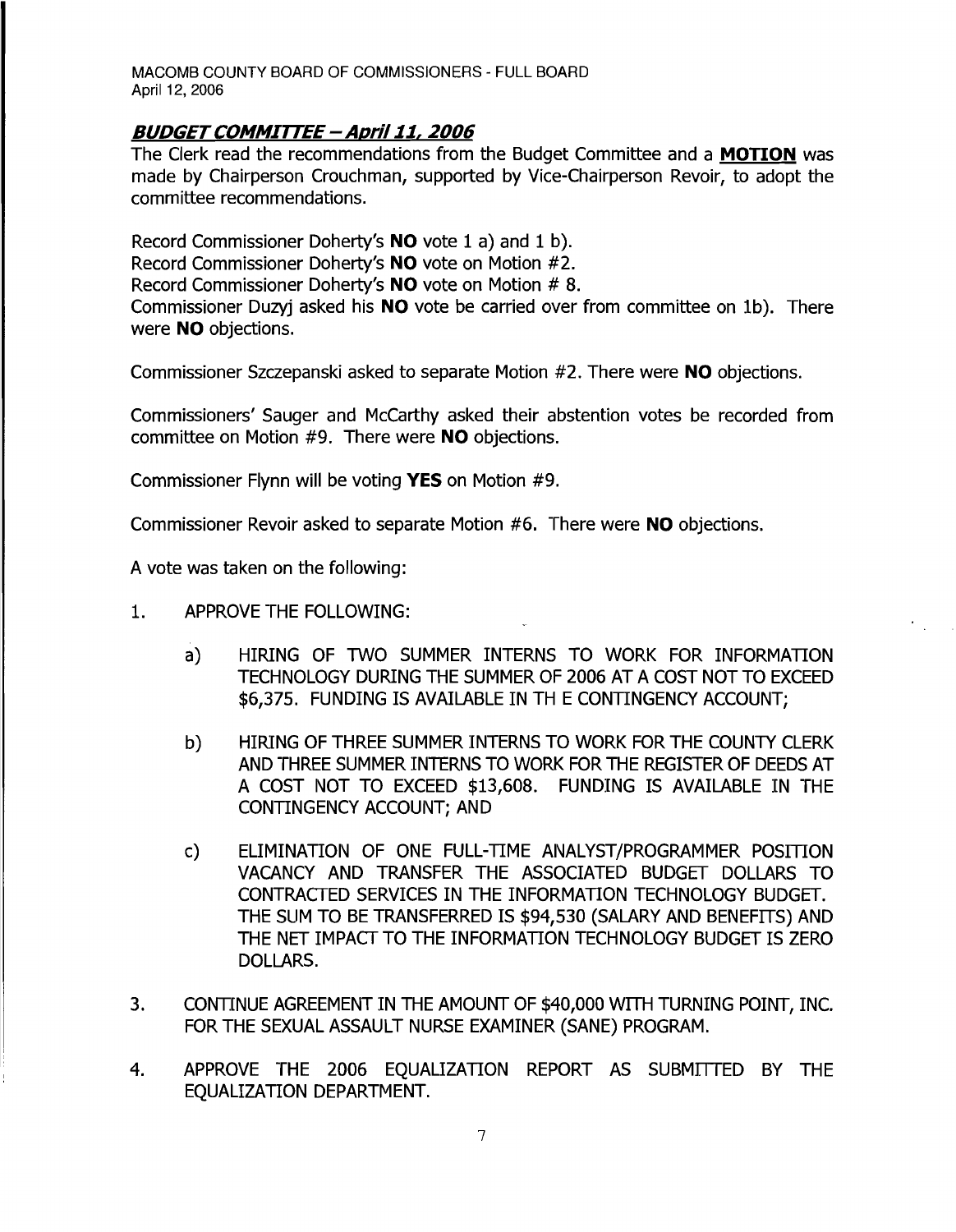- 5. ADOPT ALL FOUR OF THE LIBRARY DIRECTOR'S RECOMMENDATIONS FOR A TOTAL SAVINGS OF \$44,623.37 ANNUALLY; FOUND ON PAGES 9 AND 10 OF MS. LaBELLE'S MEMORANDUM DATED MARCH 10, 2006. FURTHER, THAT THE \$44,623.37 IS TO BE APPLIED TOWARDS HIRING OF ECONOMIC DEVELOPMENT ATrRACTION SPECIALISTS FOR THE PLANNING AND ECONOMIC DEVELOPMENT DEPARTMENT.
- 7. IMPLEMENT THE 3% REDUCTION IN THE 2006 HEALTH DEPARTMENT BUDGET AS PRESENTED BY THE DIRECTOR/HEALTH OFFICER. THESE RECOMMENDATIONS ARE OUTLINED IN HIS MEMOS DATED JANUARY 6, 2006 AND MARCH 28, 2006.
- 8. AUTHORIZE TWO SUMMER HELP EMPLOYEES FOR THE REIMBURSEMENT DIVISION OF THE FINANCE DEPARTMENT AT A COST OF \$4,500. FUNDING IS AVAILABLE IN THE CONTINGENCY ACCOUNT.
- 9. SUSPEND PAYMENT OF SUPPLEMENTAL RETIREMENT PAYMENTS UNTIL A FORMULA CAN BE BROUGHT TO THE BOARD AS RECOMMENDED BY THE FINANCE DEPARTMENT.
- 10. APPROVE THE TRANSFER OF ONE ACCOUNT CLERK III POSITION IN THE JUVENILE COURT TO THE CHILD CARE FUND JUVENILE JUSTICE CENTER AND TRANSFER ONE TYPIST CLERK III POSITION FROM THE CHILD CARE FUND JUVENILE JUSTICE CENTER TO THE JUVENILE COURT AS OUTLINED IN THE MARCH 9, 2006 MEMORANDUM FROM THE DIRECTOR OF THE JJC AND THE JUVENILE COURT ADMINISTRATOR. THIS ACTION WILL PROPERLY PLACE THESE POSITIONS IN THE CORRECT DEPARTMENT AND WOULD HAVE NO BUDGETARY EFFECT ON THE COUNTY BUDGET.
- 11. ADOPT THE 2005-2009 5-YEAR CAPITAL IMPROVEMENT PROGRAM.

# **THE MOTION CARRIED.**

## **SEPARATED MOTION**

2. APPROVE HIRING THREE ECONOMIC DEVELOPMENT ATTRACTION SPECIALISTS FOR THE DEPARTMENT OF PLANNING AND ECONOMIC DEVELOPMENT WITH A SUPPORTING BUDGET. TOTAL ANNUAL BUDGET FOR THE THREE POSITIONS IS \$427,500. FURTHER, TO ADD THE POSITIONS AS THE BOARD FINDS CUTS, INSTEAD OF WAITING TO GET THE ENTIRE AMOUNT OF \$427,500.

A **MOTION TO AMEND** was made by Commissioner Szczepanski adding a second paragraph as follows: Be it resolved the county shall raise the price of parking in the county Administration Building basement to \$10.00 per/month to raise \$3,020 annually. This \$3,020 will be applied for the hiring of the three Economic Development Attraction Specialists in the Planning and Economic Development Department, supported by Commissioner Revoir, and the **MOTION CARRIED.**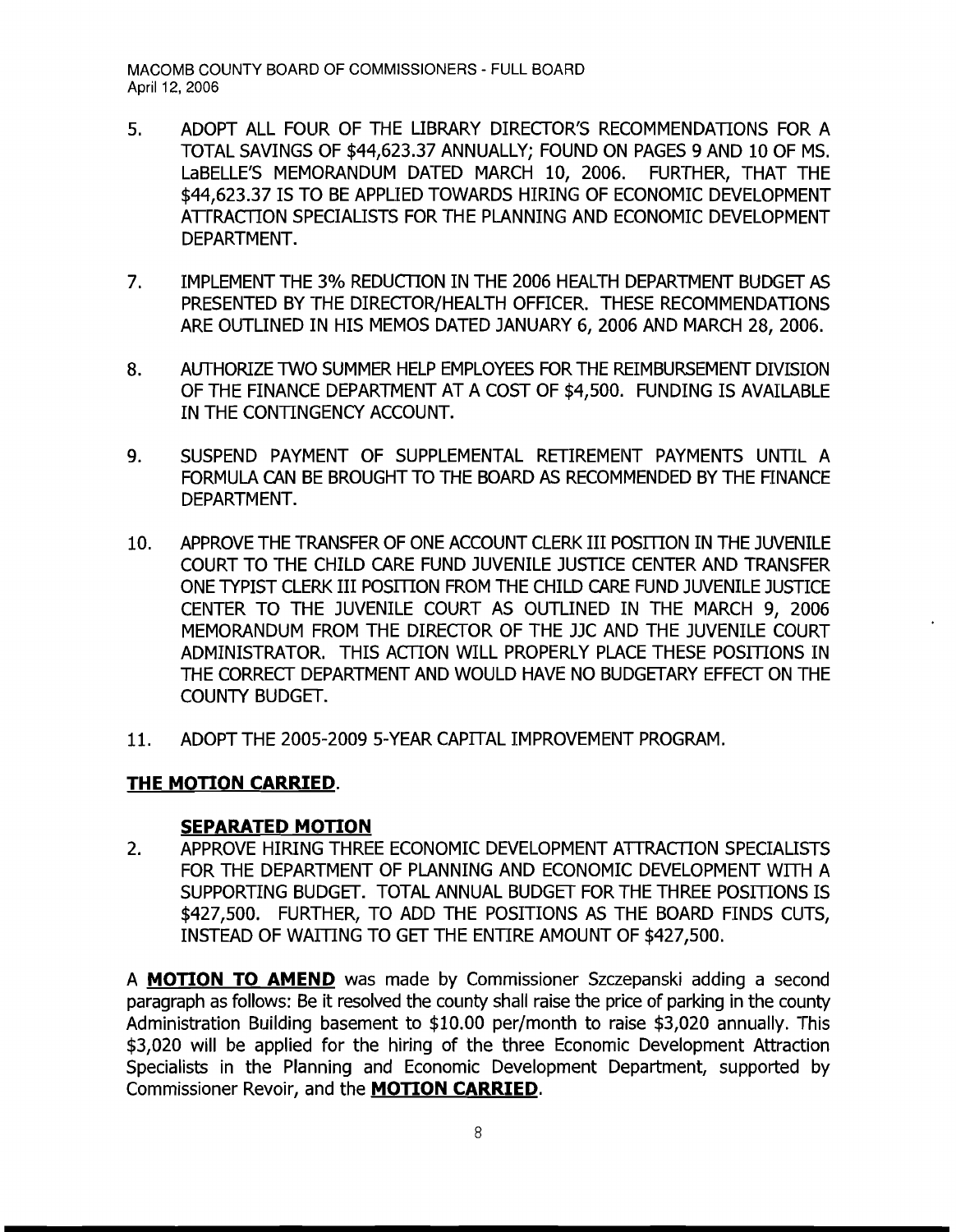## **THE MOTION CARRIED AS AMENDED.**

#### **SEPARATED MOTION**

6. ESTABLISH AN AD HOC COMMITTEE FOR THE PURPOSE OF REVIEWING THE OMBUDSPERSON POSITION. AREAS TO EXPLORE WOULD INCLUDE, BUT ARE NOT LIMITED TO, THE FOLLOWING: 1) ALTERNATIVES TO THE OMBUDSPERSON; 2) FORMAT FOR REPORTING TO THE BOARD OF COMMISSIONERS; 3) SHOULD THE OMBUDSPERSON OR AN ALTERNATIVE DEAL WITH PUBLIC CONCERNS WITH COUNTY GOVERNMENT AS WELL AS EMPLOYEE CONCERNS? FURTHER, THE AD HOC COMMITTEE WILL COMPLETE ITS WORK AND REPORT RECOMMENDATIONS TO THE PERSONNEL COMMITTEE NO LATER THAN THE SEPTEMBER 2006 MEETING.

**THE MOTION CARRIED,** with Commisisoner Revoir, Vosburg, DeSaele, Szczepanski, Brown, Rengert and Lund voting **NO.** 

## **FINANCE COMMITTEE - Apri/12, 2006**

The Clerk read the recommendations from the Finance Committee and a **MOTION** was made by Chairperson Slinde, supported by Vice-Chairperson DiMaria, to adopt the committee recommendations.

- 1. APPROVE THE MONTHLY BILLS (WITH CORRECTIONS, DELETIONS AND/OR ADDENDA) AND AUTHORIZE PAYMENT; FURTHER, TO APPROVE THE PAYROLL IN THE AMOUNT OF \$5,110,105.97, WITH NECESSARY MODIFICATIONS TO THE APPROPRIATIONS.
- 2. APPROVE PAYMENT TO PROJECT CONTROL SYSTEMS, INC., IN THE AMOUNT OF \$132,455.91 FOR SERVICES PERFORMED FOR THE NEW PUBLIC WORKS BUILDING (APPLICATION NO. 11); FUNDS ARE AVAILABLE IN THE CAPITAL BUDGET.
- 3. APPROVE AGREEMENT FOR TITLE COMMITMENTS (TAX REVERSION PROJECT).

## **THE MOTION CARRIED.**

#### **RESOLUTIONS/TRIBUTES**

A **MOTION** was made by Commissioner Doherty, supported by Commissioner Revoir, to adopt the Resolutions and Tributes in their entirety.

Commissioner Szczepanski asked to separate Resolution e) (No. 06-29). There were **NO**  objections.

A vote was taken on the following:

Res. No 06-24 Approving Policy Restricting Use of County Resources for Lobbying Purposes (offered by Lund on behalf of Board; recommended by LAS Committee on 4/3/06)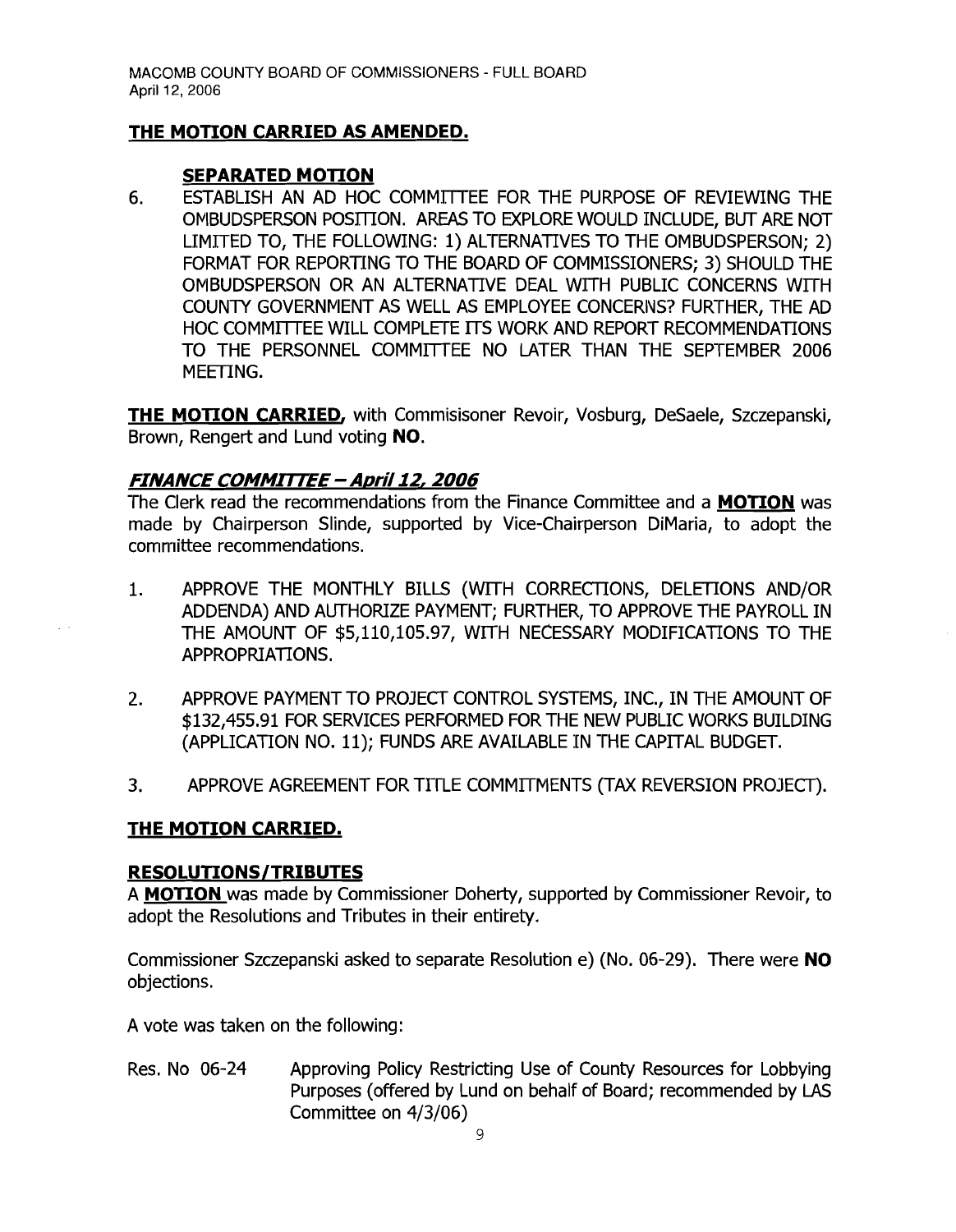Res. No. 06-26 Full Faith and Credit Bond Resolution/Schmidt Drain (recommended by Operational Services Committee on 4/4/06) Res. No. 06-27 Supporting April as the Month of the Young Child (offered by Board Chair on behalf of Board; recommended by Community Services Committee on 4/5/06) Res. No. 06-28 Bond Resolution (second amendment) for County Bridge Replacement Program (recommended by Finance Committee on 4/12/06) Res. No. 06-25 Commemorating St. Veronica Church  $-80<sup>th</sup>$  Anniversary (offered by DiMaria; recommended by Finance Committee on 4/12/06) Res. No. 06-30 Commemorating the Opening of the new Downriver Community Services Center in New Haven (offered by Brdak at Full Board) Res. No. 06-31 Honoring the Charitable work of Michael Krolowski to help Organize Donations and Care Packages for the needy around the World (offered by Doherty at Full Board, add DiMaria, Duzyj and Slinde) Res. No. 06-32 Honoring Eagle Scout from District 13 (offered by Brown at Full Board)

#### **THE MOTION CARRIED.**

## **SEPARATED RESOLUTION e)**

Res. No. 06-29 Calling for a Millage Election for Public Transportation Services (recommended by Finance Committee on 4/12/06)

**THE MOTION CARRIED,** with Commissioner Szczepanski voting **NO.** 

## **REOUEST TO PURCHASE PRIOR SERVICE TIME (2)**

A **MOTION** WAS MADE BY COMMISSIONER HAGGERTY, SUPPORTED BY COMMISSIONER McCARTHY, TO APPROVE PURCHASE OF PRIOR SERVICE TIME FOR EMPLOYEE GINA VITELLA AND ANNE ROSCOE, AND THE **MOTION CARRIED**.

## **APPOINTMENTS**

## a) **BUILDING AUTHORITY**

A MOTION WAS MADE BY COMMISSIONER FLYNN, SUPPORTED BY COMMISSIONER SLINDE TO APPOINT ROBERT G. SOULLIERE TO THE MACOMB COUNTY BUILDING AUTHORITY TERM EXPIRING DECEMBER 31, 2007, AND THE **MOTION CARRIED.** 

## b) **COMMUNITY MENTAL HEALTH SERVICES BOARD**

A **MOTION** WAS MADE BY COMMISSIONER HAGGERTY, SUPPORTED BY COMMISSIONER MCCARTHY, TO APPOINT PATRICIA BILL TO THE MACOMB COUNTY COMMUNITY MENTAL HEALTH SERVICES BOARD, TERM EXPIRING MARCH 31, 2007, AND THE **MOTION CARRIED.**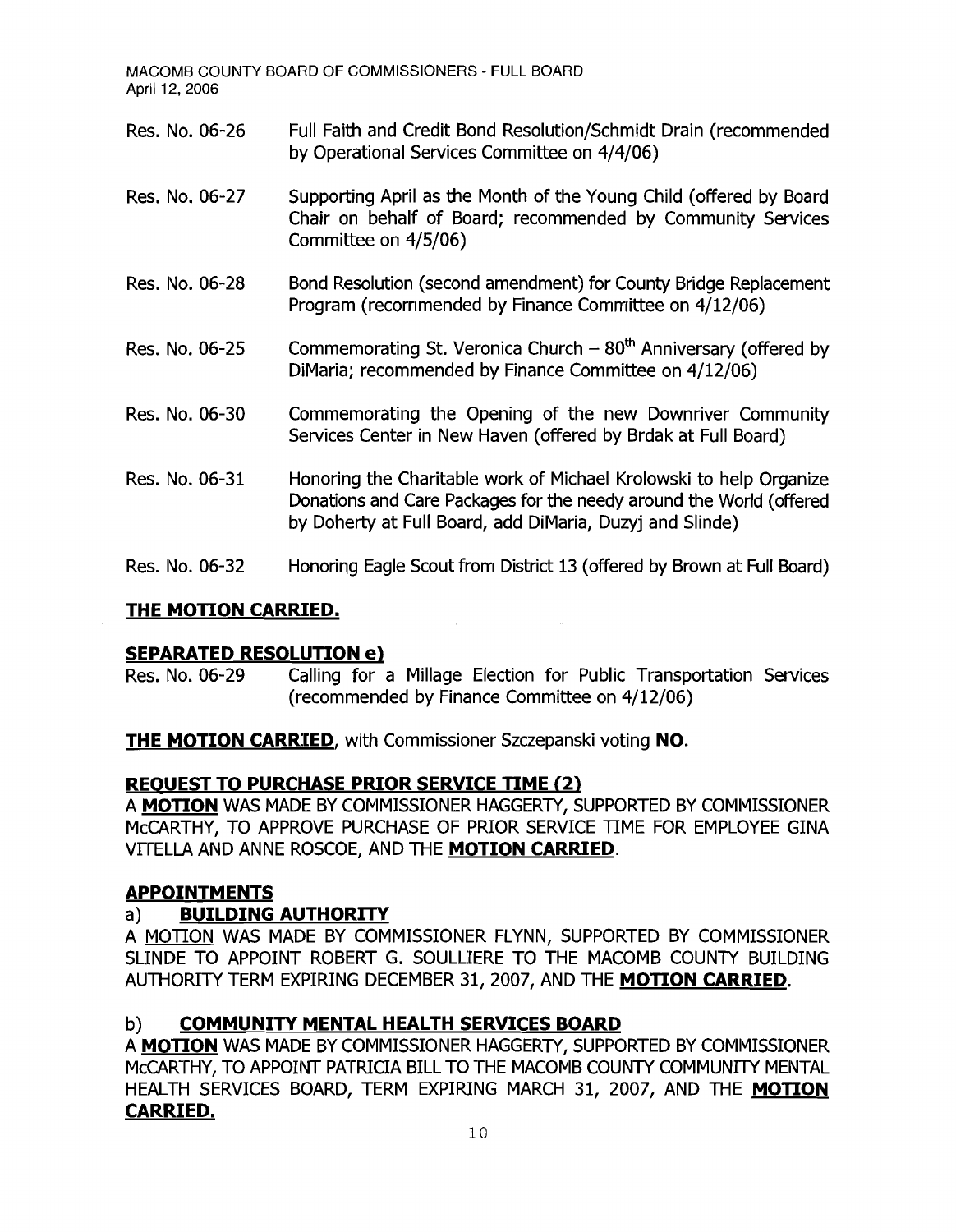#### **NEW BUSINESS**

Happy Easter to all from Commissioner Lund.

Commissioner Gieleghem indicated there was a waiver provision in the living wage ordinance for Mental Health Care Providers.

Commissioner Brown stated Mental Health Workers should be exempt.

Commissioner Slinde requested a procedure be set up for application for waivers.

Commissioner Szczepanski feels raising the parking fees is a good effort to move forward and appreciates the passing of his amendment to do so.

Happy Birthday to Chair White from Commissioner Flynn.

#### **PUBLIC PARTICIPATION**

#### **Don Lobsinger, St. Clair Shores**

Stated he glad to see Commissioner Haggerty back and hope he is here for many more meetings.

#### **Carl Etue, 38871 Red Oaks Drive, Clinton Township**

Feels all department heads and managers should be trained in Conflict Resolution.

#### **ROLL CALL ATTENDANCE**

| Andrey Duzyj          | District 1  |
|-----------------------|-------------|
| Marvin Sauger         | District 2  |
| Phillip A. DiMaria    | District 3  |
| Jon Switalski         | District 4  |
| Susan L. Doherty      | District 5  |
| Joan Flynn            | District 6  |
| Sue Rocca             | District 7  |
| James E. McCarthy     | District 8  |
| Robert Mijac          | District 9  |
| <b>Philis DeSaele</b> | District 10 |
| Ed Szczepanski        | District 11 |
| Peter J. Lund         | District 12 |
| Don Brown             | District 13 |
| <b>Brian Brdak</b>    | District 14 |
| Keith Rengert         | District 15 |
| William J. Revoir     | District 16 |
| Bobby L. Hill         | District 17 |
| <b>Bob Gibson</b>     | District 18 |
| Paul Gieleghem        | District 19 |
| Nancy M. White        | District 20 |
| Leonard Haggerty      | District 21 |
| Elizabeth Slinde      | District 22 |